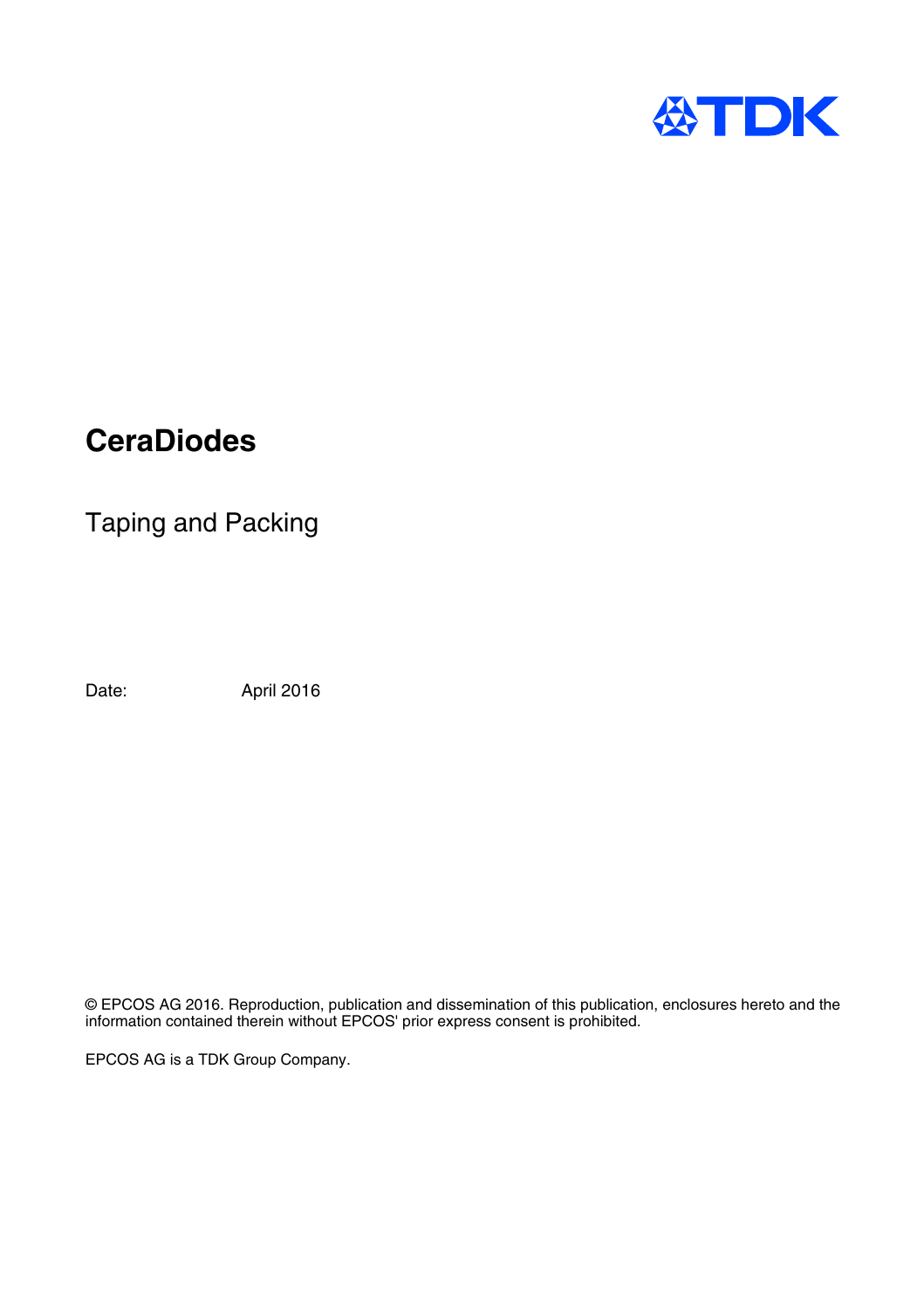

## **Taping and Packing**

# **1 Taping and packing for chip and array CeraDiodes**

**1.1 Cardboard tape (taping to IEC 60286-3)**



#### Dimensions in mm

| Case size (inch)                |         | 0201                        | 0402 | 0603 | 1003 | 0508 | <b>Tolerance</b>  |
|---------------------------------|---------|-----------------------------|------|------|------|------|-------------------|
| (mm)                            |         | 0603                        | 1005 | 1608 | 2508 | 1220 |                   |
| Compartment width               | $A_0$   | $0.38 + 0.05$               | 0.6  | 0.95 | 1.0  | 1.6  | ±0.2              |
| Compartment length              | $B_0$   | $0.68 \pm 0.05$             | 1.15 | 1.8  | 2.85 | 2.4  | ±0.2              |
| Sprocket hole diameter          | $D_{0}$ | $1.5 \pm 0.1$               | 1.5  | 1.5  | 1.5  | 1.5  | $+0.1/-0$         |
| Sprocket hole pitch             | $P_0$   | $4.0 \pm 0.1$ <sup>1)</sup> | 4.0  | 4.0  | 4.0  | 4.0  | ±0.1 <sup>1</sup> |
| Distance center hole to center  | $P_{2}$ | $2.0 \pm 0.05$              | 2.0  | 2.0  | 2.0  | 2.0  | $\pm 0.05$        |
| compartment                     |         |                             |      |      |      |      |                   |
| Pitch of component compartments | $P_1$   | $2.0 \pm 0.05$              | 2.0  | 4.0  | 4.0  | 4.0  | ±0.1              |
| Tape width                      | w       | $8.0 \pm 0.3$               | 8.0  | 8.0  | 8.0  | 8.0  | $\pm 0.3$         |
| Distance edge to center of hole | E       | $1.75 \pm 0.1$              | 1.75 | 1.75 | 1.75 | 1.75 | ±0.1              |
| Distance center hole to center  | F       | $3.5 \pm 0.05$              | 3.5  | 3.5  | 3.5  | 3.5  | ±0.05             |
| compartment                     |         |                             |      |      |      |      |                   |
| Distance compartment to edge    | G       | 0.75 min.                   | 0.75 | 0.75 | 0.75 | 0.75 | min.              |
| Thickness tape                  | T       | $0.42 \pm 0.02$ 0.6         |      | 0.9  | 0.95 | 0.95 | max.              |
| Overall thickness               | T,      | $0.4$ min.                  | 0.7  | 1.1  | 1.1  | 1.10 | max.              |

 $1$ )  $\leq \pm 0.2$  mm over 10 sprocket holes







Direction of unreeling

KKE0289-Q-E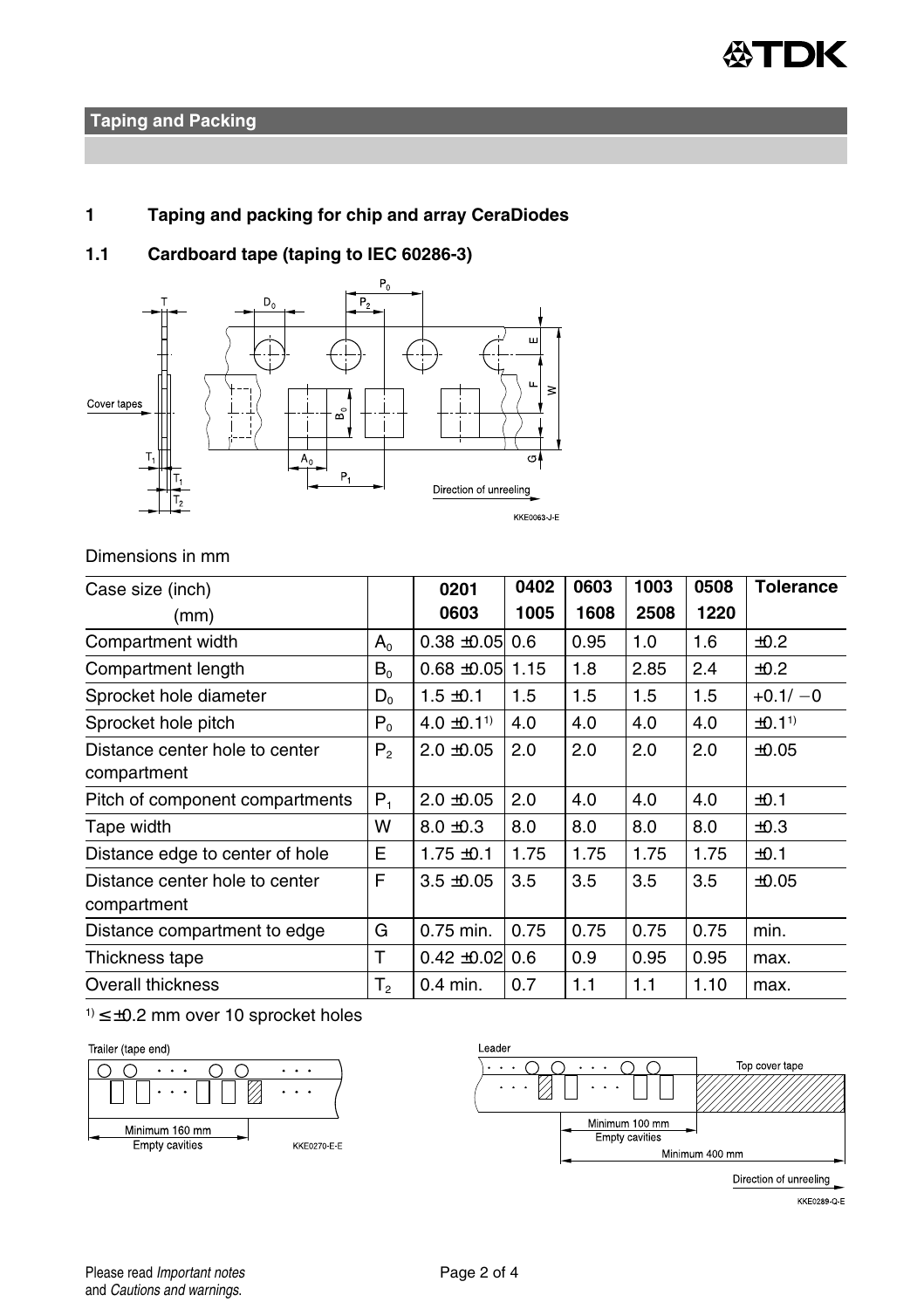



## **1.2 Blister tape (taping to IEC 60286-3)**

### Dimensions in mm

| Case size (inch)                |                | 0506 | 0612 | 1012 | <b>Tolerance</b>      |
|---------------------------------|----------------|------|------|------|-----------------------|
| (mm)                            |                | 1216 | 1632 | 2532 |                       |
| Compartment width               | $A_{0}$        | 1.5  | 1.8  | 2.8  | ±0.2                  |
| Compartment length              | $B_0$          | 1.8  | 3.4  | 3.5  | ±0.2                  |
| Compartment height              | $K_{0}$        | 0.8  | 1.8  | 1.8  | max.                  |
| Sprocket hole diameter          | $D_0$          | 1.5  | 1.5  | 1.5  | $+0.1/-0$             |
| Compartment hole diameter       | $D_1$          | 0.3  | 0.3  | 0.3  | min.                  |
| Sprocket hole pitch             | $P_0$          | 4.0  | 4.0  | 4.0  | $±0.11$ <sup>1)</sup> |
| Distance center hole to center  | $P_{2}$        | 2.0  | 2.0  | 2.0  | ±0.05                 |
| compartment                     |                |      |      |      |                       |
| Pitch of component compartments | $P_{1}$        | 4.0  | 4.0  | 4.0  | ±0.1                  |
| Tape width                      | W              | 8.0  | 8.0  | 8.0  | ±0.3                  |
| Distance edge to center of hole | E              | 1.75 | 1.75 | 1.75 | ±0.1                  |
| Distance center hole to center  | F              | 3.5  | 3.5  | 3.5  | ±0.05                 |
| compartment                     |                |      |      |      |                       |
| Distance compartment to edge    | G              | 0.75 | 0.75 | 0.75 | min.                  |
| Thickness tape                  | т              | 0.3  | 0.3  | 0.3  | max.                  |
| Overall thickness               | T <sub>2</sub> | 1.3  | 2.5  | 2.5  | max.                  |







Direction of unreeling

**KKE0289-Q-E**